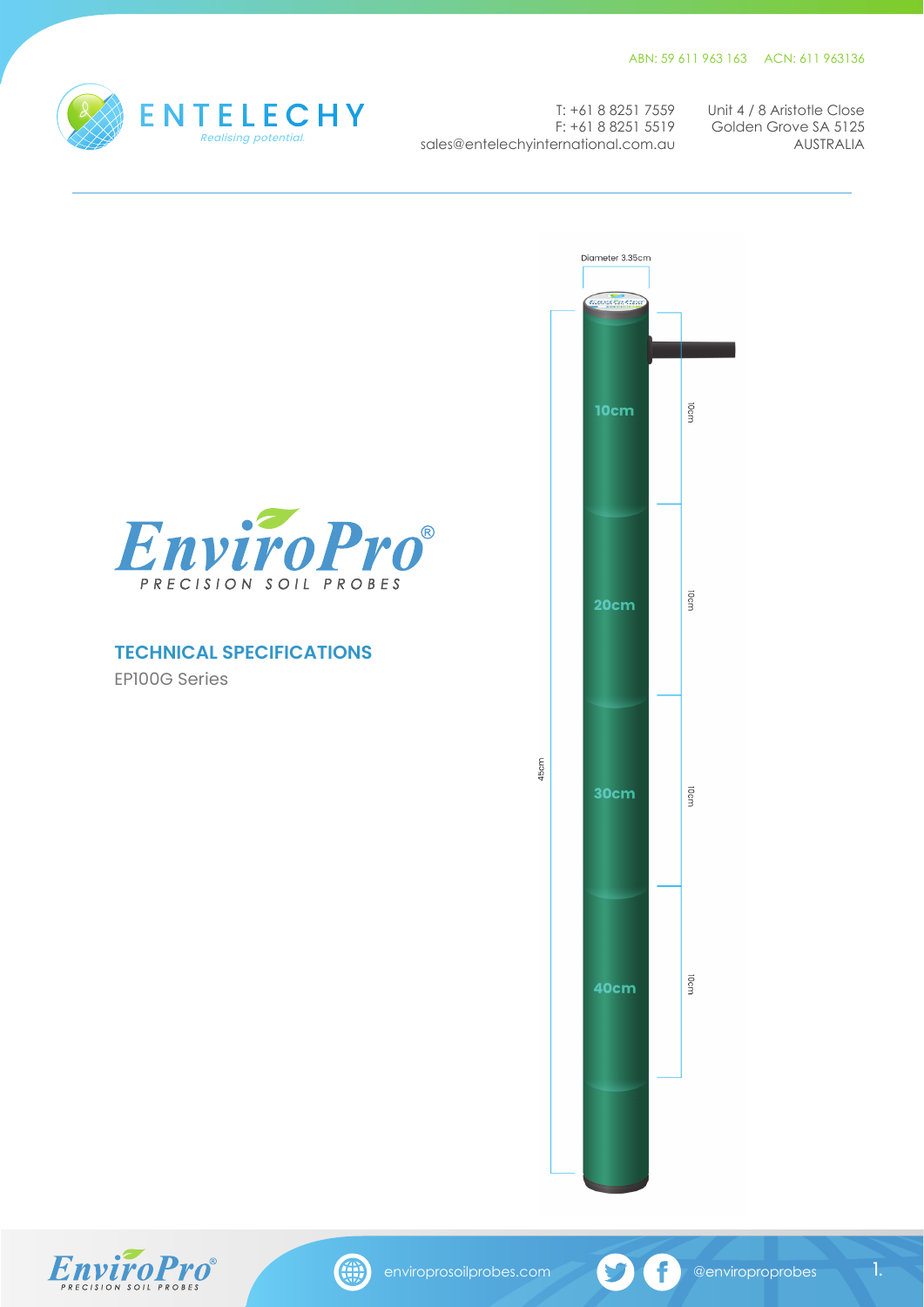## **Models Overview**

| Model      | <b>Moisture Points</b> | Temp | EC. | Sensing | Length (cm) |
|------------|------------------------|------|-----|---------|-------------|
| EP100GL-04 |                        |      |     | 4       | 46.5        |
| EP100GL-08 |                        |      |     | 8       | 86.5        |
| EP100GL-12 |                        |      |     | 12      | 126.5       |
| EP100GL-16 |                        |      |     | 16      | 166.5       |
| EP100G-04  |                        |      |     | 4       | 46.5        |
| EP100G-08  |                        |      |     | 8       | 86.5        |
| EP100G-12  |                        |      |     | 12      | 126.5       |
| EP100G-16  |                        |      |     | 16      | 166.5       |

# **Specifications**

**Diameter:** 33.5mm +/-0.2mm

**Field of Influence:** 55 mm from wall of probe

## **EnviroPro® sensitivity (per probe) as a function of sampled volume:**

| Model          | Total Soil Volume Detected |
|----------------|----------------------------|
| $EPI00G(L)-04$ | 6.4 litres                 |
| $EPI00G(L)-08$ | 12.8 litres                |
| $EPI00G(L)-12$ | 19.2 litres                |
| $EPI00G(L)-16$ | 25.6 litres                |
|                |                            |

| <b>Moisture resolution:</b><br><b>Salinity resolution:</b><br>Temperature resolution: | 0.01%<br>$0.001$ dS/m<br>$0.01$ °C                                          |
|---------------------------------------------------------------------------------------|-----------------------------------------------------------------------------|
| <b>Moisture accuracy:</b>                                                             | $+/- 2\%$ @ 0% VWC to 50% VWC (*with respect to dielectric)                 |
| <b>Useable salinity range:</b>                                                        | 0 to 6 dS/m <sup>*</sup> (*Upper limit of non-contact capacitance sensors.) |
| <b>Salinity accuracy:</b>                                                             | $+/-$ 5% @ 0-4 dS/m at 10%-30% VWC                                          |
| Temperature accuracy:                                                                 | $+/-1$ °C @ 25 °C                                                           |

**ENVIROPRO® TECHNICAL SPECIFICATIONS** EP100G Series



(#)